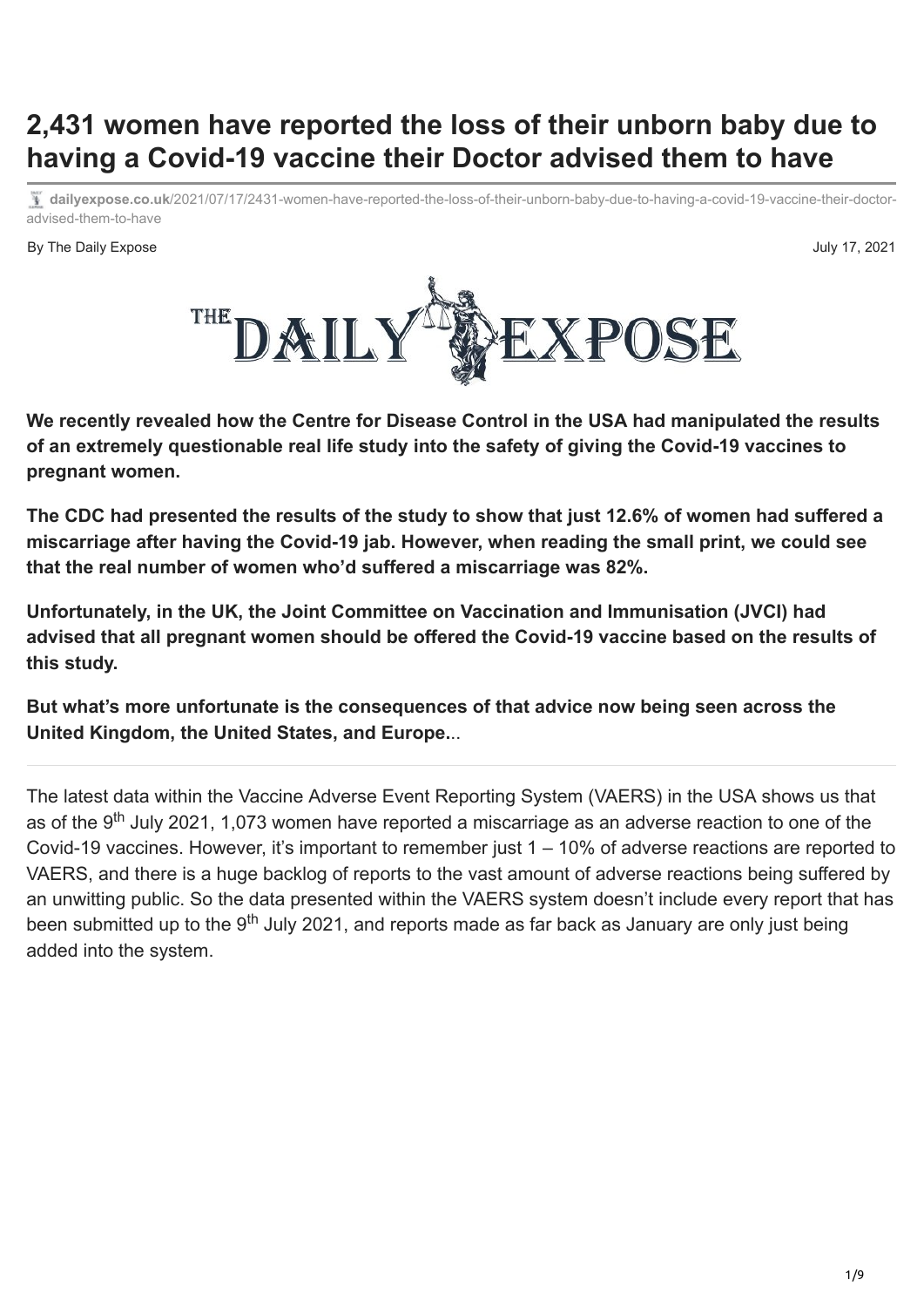Through July 9, 2021

|  | Women                                  |              |  |
|--|----------------------------------------|--------------|--|
|  | <b>SYMPTOM</b>                         | <b>CASES</b> |  |
|  | Miscarriage                            | 1,073        |  |
|  | <b>Menstrual Disorders</b>             | 4,310        |  |
|  | Vaginal/Uterine Haemorrhage (All Ages) | 1,628        |  |
|  | Vaginal/Uterine Haemorrhage(>50yo)     | 327          |  |

How do we know only 1% of adverse reactions are reported? Because [a 2011 report](https://digital.ahrq.gov/sites/default/files/docs/publication/r18hs017045-lazarus-final-report-2011.pdf#:~:text=Adverse%20events%20from%20drugs%20and,and%20Drug%20Administration%20(FDA).) commissioned by the U.S Department of Health says so –

*"Adverse events from drugs and vaccines are common, but under-reported. Although 25% of ambulatory patients experience an adverse drug event, less than 0.3% of all adverse drug events and 1-13% of serious events are reported to the Food and Drug Administration (FDA). Likewise, fewer than 1% of vaccine adverse events are reported."*

So that means the real number of women who have lost their unborn child, out of the alleged 90,000 to have had one of the Covid vaccines in the USA, could be anywhere between 10,730 and 100,730.

It's important to remember these are not just statistics, these are real people, and it has had a tragic outcome in their lives. Such as [one women who states that everything was fine](https://www.openvaers.com/openvaers/958501) with her pregnancy until 4 hours after she had received a dose of the Pfizer mRNA Covid vaccine.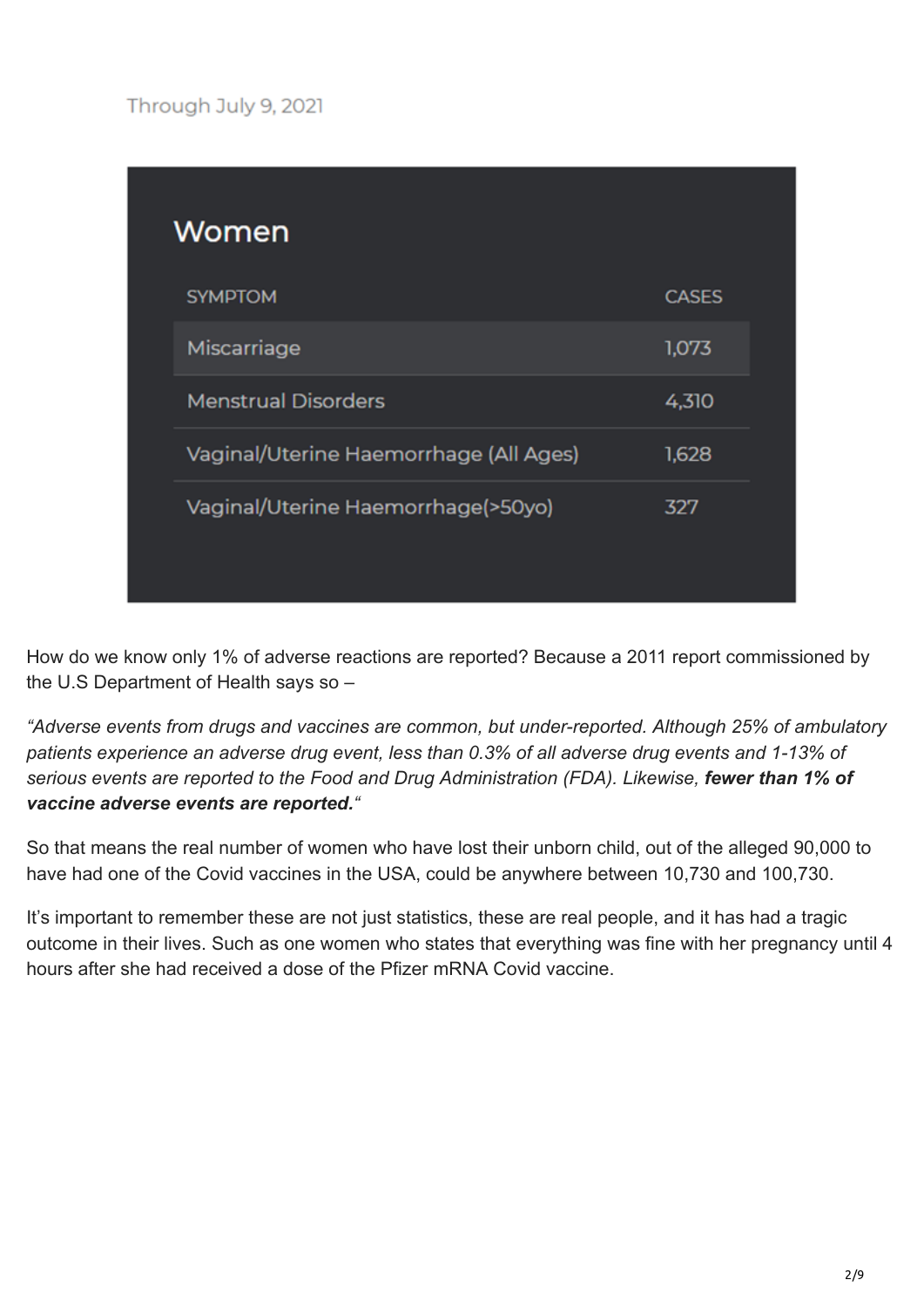## **VAERS ID: 924247**

AGE: 38 | SEX: F | State: CA

 $\rightarrow$  Print

#### Description

i was 5.5 weeks pregnant when i revived the pfizer covid vaccine, everything was seemingly going fine with my pregnancy until about 4 hours after receiving the vaccine when i went to the bathroom nd wiped and saw pink discharge on the toilet paper. i then began to have mild low abdominal cramping, the abdominal cramping and vaginal bleeding steadily increased in severity over the next 24 hours until i eventually had an obvious miscarriage the evening of 12/31/2020. i cant help but think the vaccine in some way caused my body to reject the pregnancy, along with the miscarriage, i also had extreme tiredness with gi upset 12/31/20 - 1/02/2021.

#### Symptoms

Abdominal discomfort, Vaginal haemorrhage, Abdominal pain lower, Abortion spontaneous, Exposure during pregnancy, Fatigue

#### Vaccines

VAX DATE: 30 December 2020 | ONSET DATE: 30 December 2020 | DAYS TO ONSET: 0 **VACCINE TYPE MANUFACTURER DOSE ROUTE VACCINE NAME SITE** LOT **COVID19 PEIZERBIONTECH** COVID19 (COVID19 (PFIZER-BIONTECH))

And [another woman who had sort the advice of 2 obstetrician-gynaecologist](https://www.openvaers.com/openvaers/958501); doctors who specialise in pregnancy. She asked them if she had have the Covid-19 jab and they were insistent that she did. Two days after having the Moderna mRNA jab she started to miscarry. Three days later the miscarriage was complete.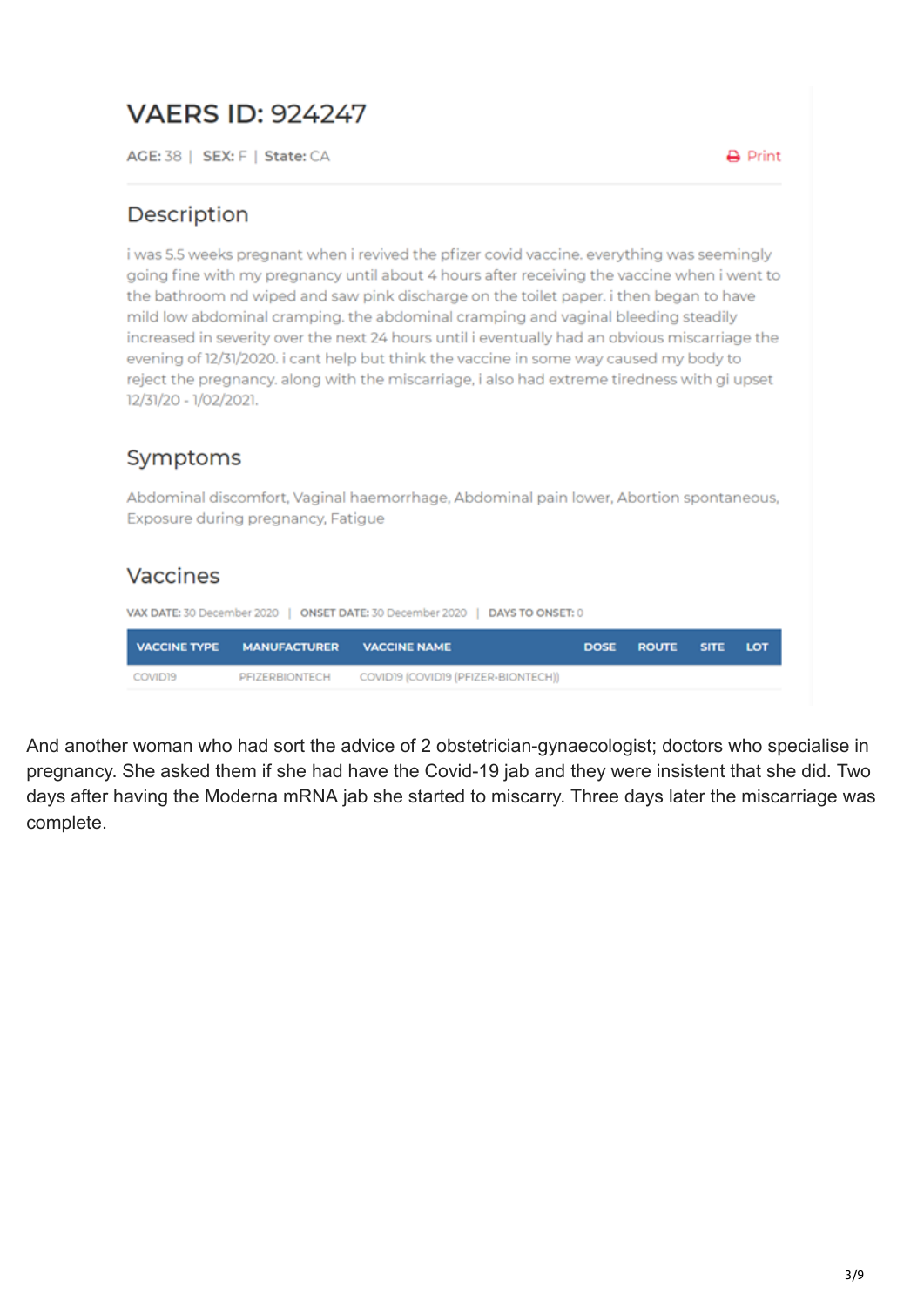# **VAERS ID: 958501**

AGE: 32 | SEX: F | State: VA

#### Description

client was pregnant at time of vaccination, she had consulted with 2 obgyns that are following her concerning if she should receive the covid vaccine. they both stated yes. she received her 1st covid vaccination to her left deltiod between 12pm - 1300 on 1/14/21. she did not experience any complications or feel any side effects immediately after vaccination, she was monitored by nursing staff for over 30 min to be prudent, on 1/16/21 the sat following vaccination she began experiencing cramping in her stomach and began to bleed vaginally. she consulted w her obgyn and was monitored. she miscarried on 1/19/21.

#### Symptoms

Abdominal pain upper, Abortion spontaneous, Exposure during pregnancy, Pregnancy, Vaginal haemorrhage

#### Vaccines

VAX DATE: 14 January 2021 | ONSET DATE: 16 January 2021 | DAYS TO ONSET: 2

| <b>VACCINE TYPE</b> | <b>MANUFACTURER</b> | <b>VACCINE NAME</b>         | DOSE ROUTE SITE | LOT |
|---------------------|---------------------|-----------------------------|-----------------|-----|
| COVID19             | MODERNA             | COVID19 (COVID19 (MODERNA)) |                 |     |

When the JCVI say that "*no safety concerns have been identified*" in the USA they're lying. Surely the JCVI should be advising all pregnant women are offered the vaccine because clinical trials say that it is safe to do so? After all authorities in the UK [keep reminding us](https://www.nhs.uk/conditions/coronavirus-covid-19/coronavirus-vaccination/coronavirus-vaccine/) that the Covid vaccines have been "*through all the clinical trials and safety checks all other licensed medicines go through*". Except they haven't.

None of the Covid vaccines are licensed, they have instead been given emergency use authorisation, which is only valid when there is a declared state of emergency, i.e lockdown restrictions. Why have they only been given emergency use authorisation? Because phase three clinical trials for all of the Covid jabs do not conclude until 2023. We provide a detailed fact check on the subject which you can read [here](https://dailyexpose.co.uk/2021/04/14/fact-check-full-fact-say-the-covid-vaccines-are-not-experimental-theyre-lying/).

Which means there are no studies to confirm that the Covid vaccines are safe for use in pregnant women, as confirmed by the UK Government when the Pfizer mRNA jab was given emergency use authorisation in December 2020. This is precisely what the UK Government said in its advice at the time –

#### *Pregnancy*

*There are no or limited amount of data from the use of COVID-19 mRNA Vaccine BNT162b2. Animal reproductive toxicity studies have not been completed. COVID-19 mRNA Vaccine BNT162b2 is not recommended during pregnancy.*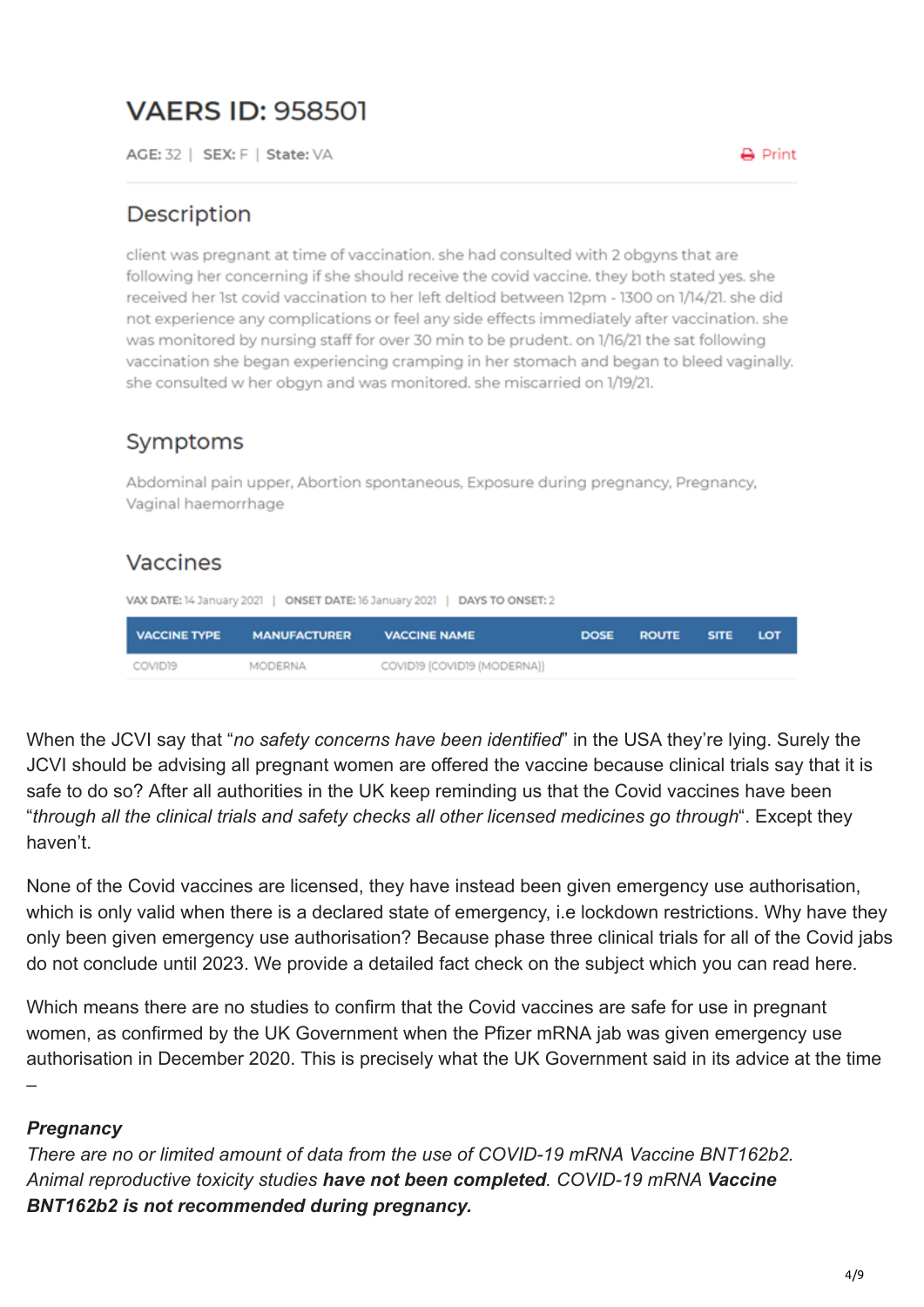*For women of childbearing age, pregnancy should be excluded before vaccination. In addition, women of childbearing age should be advised to avoid pregnancy for at least 2 months after their second dose.*

*6*

#### *Breast-feeding*

*It is unknown whether COVID-19 mRNA Vaccine BNT162b2 is excreted in human milk. A risk to the newborns/infants cannot be excluded. COVID-19 mRNA Vaccine BNT162b2 should not be used during breast-feeding.*

#### *Fertility*

*It is unknown whether COVID-19 mRNA Vaccine BNT162b2 has an impact on fertility.'*

This means that you are the trial / study if you choose to have an experimental Covid vaccine,

In the UK, [as of the twenty-fourth weekly update](https://dailyexpose.co.uk/2021/07/16/birth-defects-paralysis-stroke-blindness-uk-gov-release-24th-report-on-adverse-reactions-to-the-covid-19-vaccines/) on adverse reactions to the Covid-19 vaccines reported to the MHRA Yellow Card scheme, a total number of 183 women have reported the loss of their unborn child due to having the Pfizer mRNA vaccine as of the  $7<sup>th</sup>$  July 2021.

However again the MHRA estimates only 1 – 10% of adverse reactions are reported to the Yellow Card scheme. So the number of women who have actually lost their baby after having the Pfizer jab could actually be anywhere between 1,830 – 18,300.

#### Case Series Drug Analysis Print Name: COVID-19 mRNA Pfizer-BioNTech Vaccine Analysis Print Report Run Date: 08-Jul-2021 Data Lock Date: 07-Jul-2021 18:30:11 MedDRA Version: MedDRA 24.0 Earliest Reaction Date: 13-Apr-1968 **Reaction Name Total** Fatal **Pregnancy conditions** Abortions not specified as induced or spontaneous **Abortion missed**  $\overline{2}$  $\bf{0}$ Abortions spontaneous

Another 147 (*actually 1,470 – 14,700*) women have also reported the loss of their unborn child after having the AstraZeneca viral vector vaccine.

**Abortion spontaneous** 

**Abortion threatened** 

## **Case Series Drug Analysis Print**

### Name: COVID-19 AstraZeneca Vaccine Analysis Print

| Data Lock Date: 07-Jul-2021 18:30:11<br>Report Run Date: 08-Jul-2021 |                             |       |       |
|----------------------------------------------------------------------|-----------------------------|-------|-------|
| Earliest Reaction Date: 03-Feb-1921                                  | MedDRA Version: MedDRA 24.0 |       |       |
| <b>Reaction Name</b>                                                 |                             | Total | Fatal |
| <b>Pregnancy conditions</b>                                          |                             |       |       |
| Abortions not specified as induced or spontaneous                    |                             |       |       |
| <b>Abortion missed</b>                                               |                             |       | 0     |
| Abortions spontaneous                                                |                             |       |       |
| Abortion spontaneous                                                 |                             | 146   | 3     |

181

1

 $\overline{2}$ 

 $\mathbf{0}$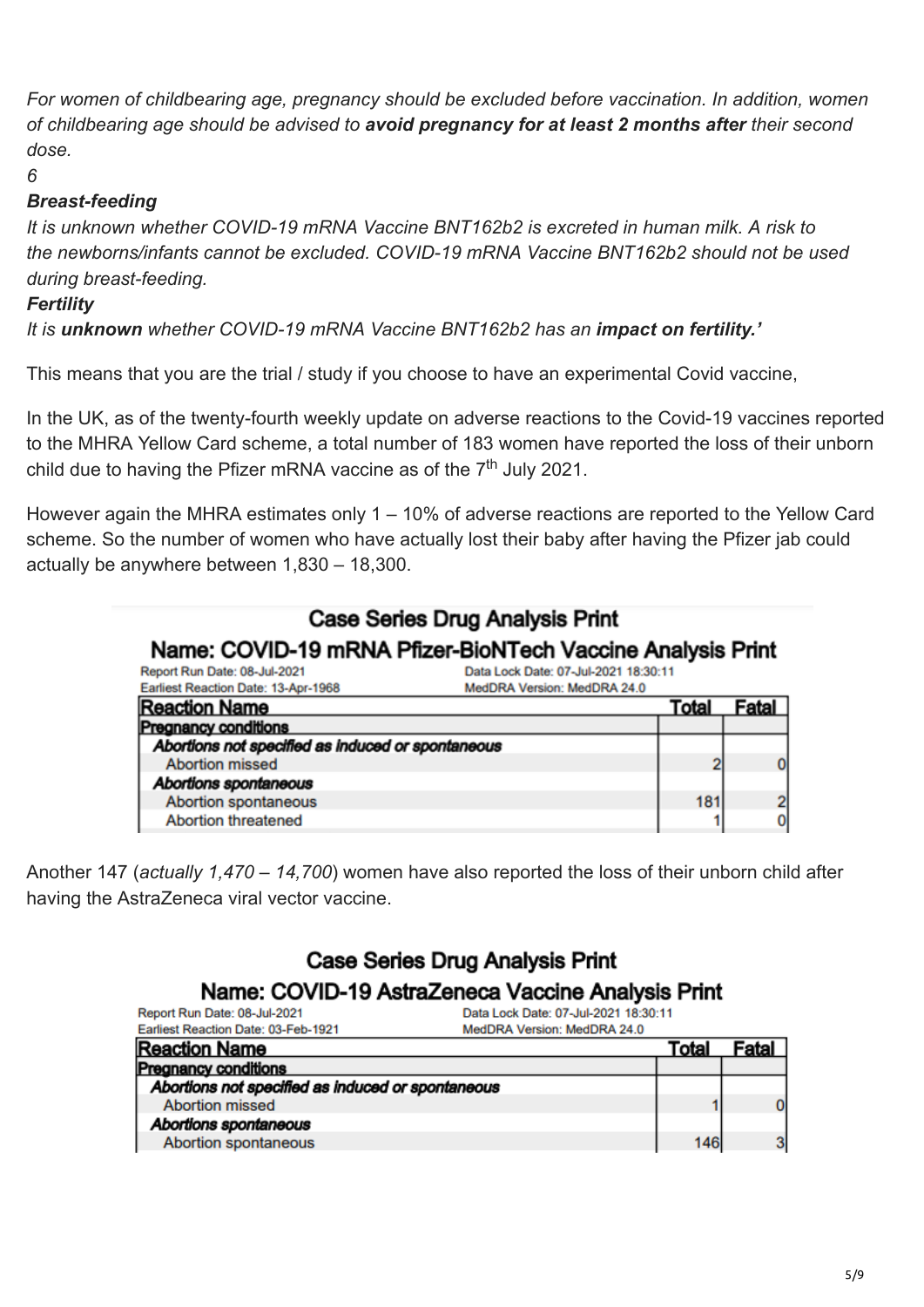The Moderna mRNA jab, of which just 1.1 million doses have been administered in the UK has also caused 11 (*actually 110 – 1,100*) women to suffer a miscarriage so far. However, as the roll out of this experimental jab ramps up we can expect to see similar numbers to those reported to have occurred due to the Pfizer jab due to them both being a similar experimental gene therapy.

#### **Case Series Drug Analysis Print** Name: COVID-19 Moderna Vaccine Analysis Print Report Run Date: 08-Jul-2021 Data Lock Date: 07-Jul-2021 18:30:11 Earliest Reaction Date: 15-Oct-1958 MedDRA Version: MedDRA 24.0 **Reaction Name Total** Fatal **Pregnancy conditions** Abortions spontaneous **Abortion spontaneous**

Women in EU countries are also reporting the loss of their unborn children due to the Covid vaccines. As of the 17<sup>th</sup> July the [Eudravigilance system](https://www.adrreports.eu/en/search_subst.html) shows that 401 women have reported the loss of their unborn child after having the Pfizer jab.



331 women have reported the loss of their unborn child after having the AstraZeneca jab, this includes 329 reports of spontaneous abortion and 3 reports of missed abortion.

 $\Omega$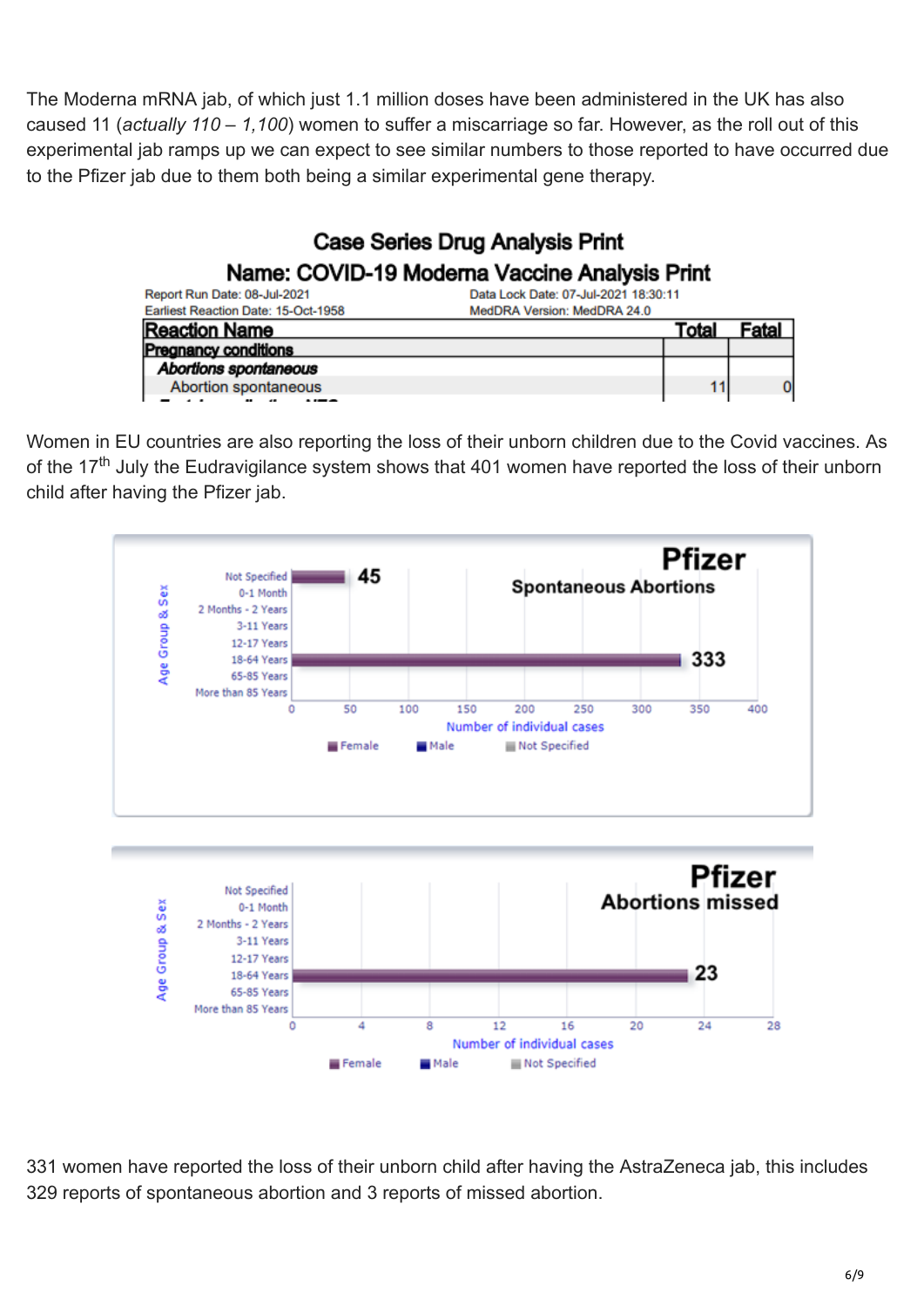

277 women have reported the loss of their unborn child after having the Moderna jab, this includes 270 reports of spontaneous abortion and 7 reports of missed abortion.



And 8 women have reported the loss of their unborn child after having the Johnson and Johnson viral vector vaccine.

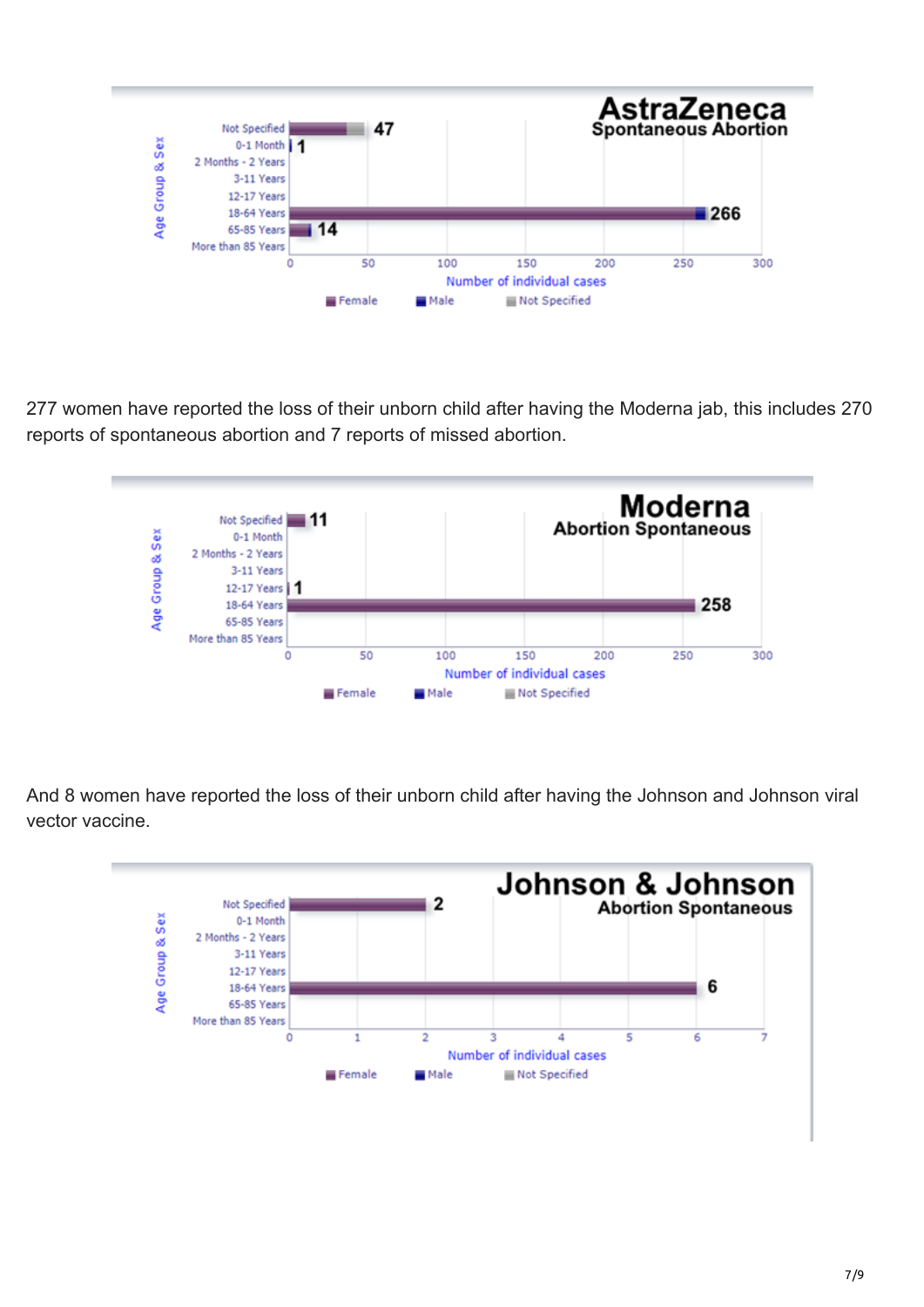As you can see from the data we've just presented, none of the Covid vaccines are proving to be safe for use in pregnant women. A total of 2,431 reports of miscarriage due to the Covid-19 vaccines have been made across the UK, Europe, and the USA. This is an increase of 183% on the number that had been reported as of the 29<sup>th of</sup> May 2021.

But the other lingering question to be answered is 'why would an expectant mother wish to risk taking one of the experimental Covid vaccines'?

Here's some of the things the authorities demand you avoid when pregnant – smoked fish, soft cheese, wet paint, coffee, herbal tea, vitamin supplements, processed junk foods… the list is endless. Yet women are coming forward to take one of the experimental jabs.

The answer most likely lies in the fact these women are not properly informed. If the authorities are telling them it is safe to have it then it must be true, right? Well they're wrong, because authorities are in fact telling them the opposite. At least they are in writing anyway, whether these women are actually given this information is another story, we're doubtful that they are.

The Royal College of Midwives actually label the risk of Covid vaccinations for pregnant women in an [information sheet](https://www.rcog.org.uk/globalassets/documents/guidelines/2021-01-12-covid-19-vaccine-info-sheet.pdf) they created back in January. They state the following –

- The Covid vaccines have not been tested in pregnant women.
- Insufficient evidence is available for pregnant women.
- We do not know whether the vaccine works as well in pregnancy (*Daily Expose comment – they do not know because they are experimental*)
- We do not know whether there are unique downsides in pregnancy.

If these women are being made aware of the above risks then this is on them just as much is it on the JCVI for changing its advice. What these women need to realise is that they are the guinea pigs, and by taking the Covid vaccine they are taking part in an experiment, an extremely dangerous and outrageous one at that.

**It's important pregnant women are able to read this article to make them aware of the facts and allow them to make a properly informed choice, so please share it widely.**

**[We urgently need your help!](https://dailyexpose.co.uk/2021/07/01/july-fundraising-campaign/) [We rely solely on your support so if](https://dailyexpose.co.uk/2021/07/01/july-fundraising-campaign/)  [you like what we do then please help us](https://dailyexpose.co.uk/2021/07/01/july-fundraising-campaign/)  [to keep doing it by supporting us today.](https://dailyexpose.co.uk/2021/07/01/july-fundraising-campaign/)  [We can't do this without you!](https://dailyexpose.co.uk/2021/07/01/july-fundraising-campaign/)**

**Please choose your preferred donation method**

**Donate via PayPal**